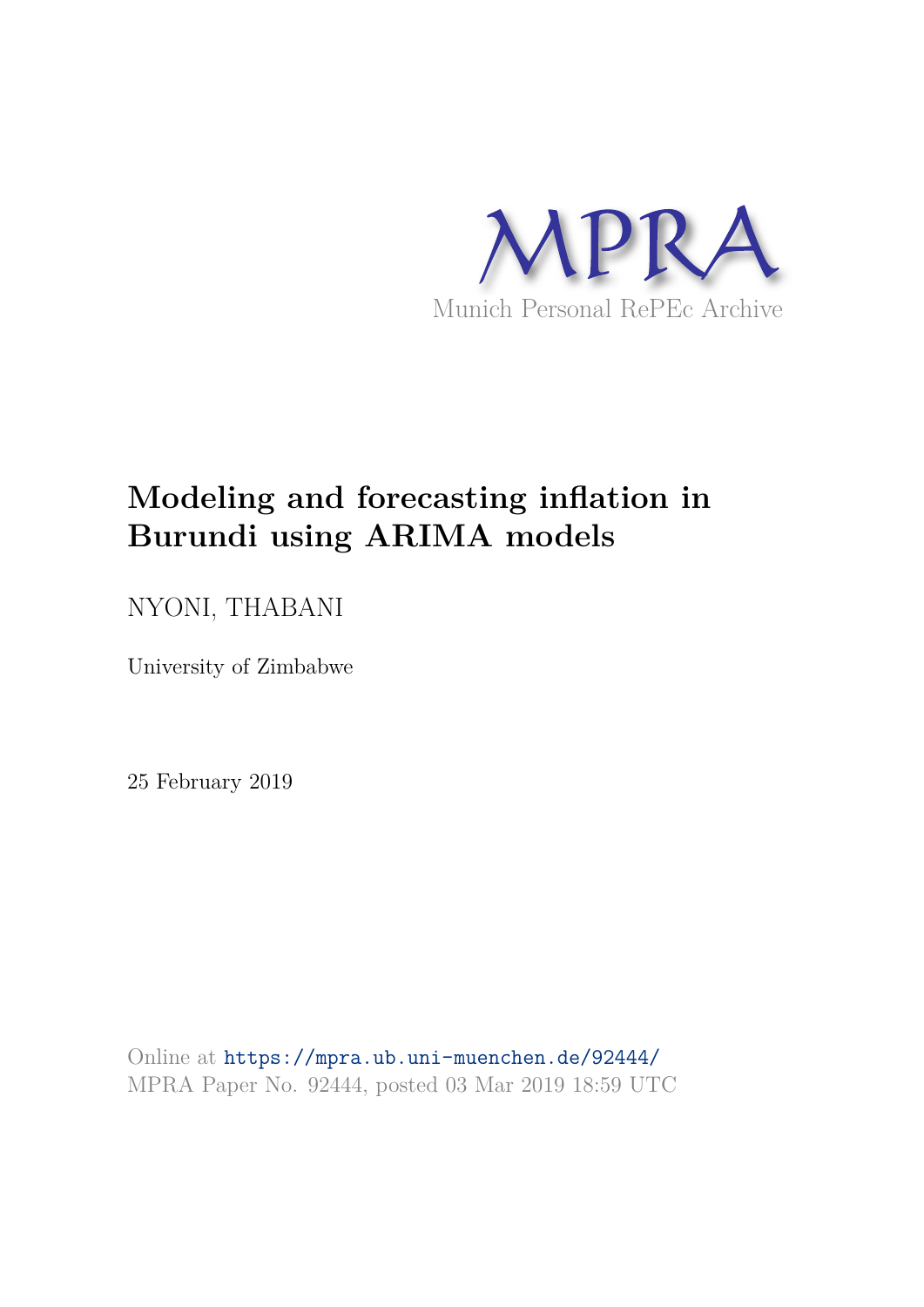#### **Modeling and Forecasting Inflation in Burundi using ARIMA models**

Nyoni, Thabani

Department of Economics

University of Zimbabwe

Harare, Zimbabwe

Email: nyonithabani35@gmail.com

#### **ABSTRACT**

*This research uses annual time series data on inflation rates in Burundi from 1966 to 2017, to model and forecast inflation using ARIMA models. Diagnostic tests indicate that B is I(1). The study presents the ARIMA (0, 1, 1). The diagnostic tests further imply that the presented optimal ARIMA (0, 1, 1) model is stable and acceptable for predicting inflation in Burundi. The results of the study apparently show that B will be approximately 9.4% by 2020. Policy makers, particulary, monetary authorities in Burundi are expected to tighten Burundi's monetary policy in order to restore price stability.* 

**Key Words:** Burundi, Forecasting, Inflation

**JEL Codes:** C53, E31, E37, E47

# **INTRODUCTION**

Inflation is the sustained increase in the general level of prices and services over time (Blanchard, 2000). The negative effects of inflation are widely recognized (Fenira, 2014). Inflation is one of the central terms in macroeconomics (Enke & Mehdiyev, 2014) as it harms the stability of the acquisition power of the national currency, affects economic growth because investment projects become riskier, distorts consuming and saving decisions, causes unequal income distribution and also results in difficulties in financial intervention (Hurtado *et al*, 2013).

As the prediction of accurate inflation rates is a key component for setting the country's monetary policy, it is especially important for central banks to obtain precise values (Mcnelis  $\&$ Mcadam, 2004). To prevent the aforementioned undesirable outcomes of price instability, central banks require proper understanding of the future path of inflation to anchor expectations and ensure policy credibility; the key aspects of an effective monetary policy transmission mechanism (King, 2005). Inflation forecasts and projections are also often at the heart of economic policy decision-making, as is the case for monetary policy, which in most industrialized economies is mandated to maintain price stability over the medium term (Buelens, 2012). Economic agents, private and public alike; monitor closely the evolution of prices in the economy, in order to make decisions that allow them to optimize the use of their resources (Hector & Valle, 2002). Decision-makers hence need to have a view of the likely future path of inflation when taking measures that are necessary to reach their objective (Buelens, 2012). To avoid adjusting policy and models by not using an inflation rate prediction can result in imprecise investment and saving decisions, potentially leading to economic instability (Enke &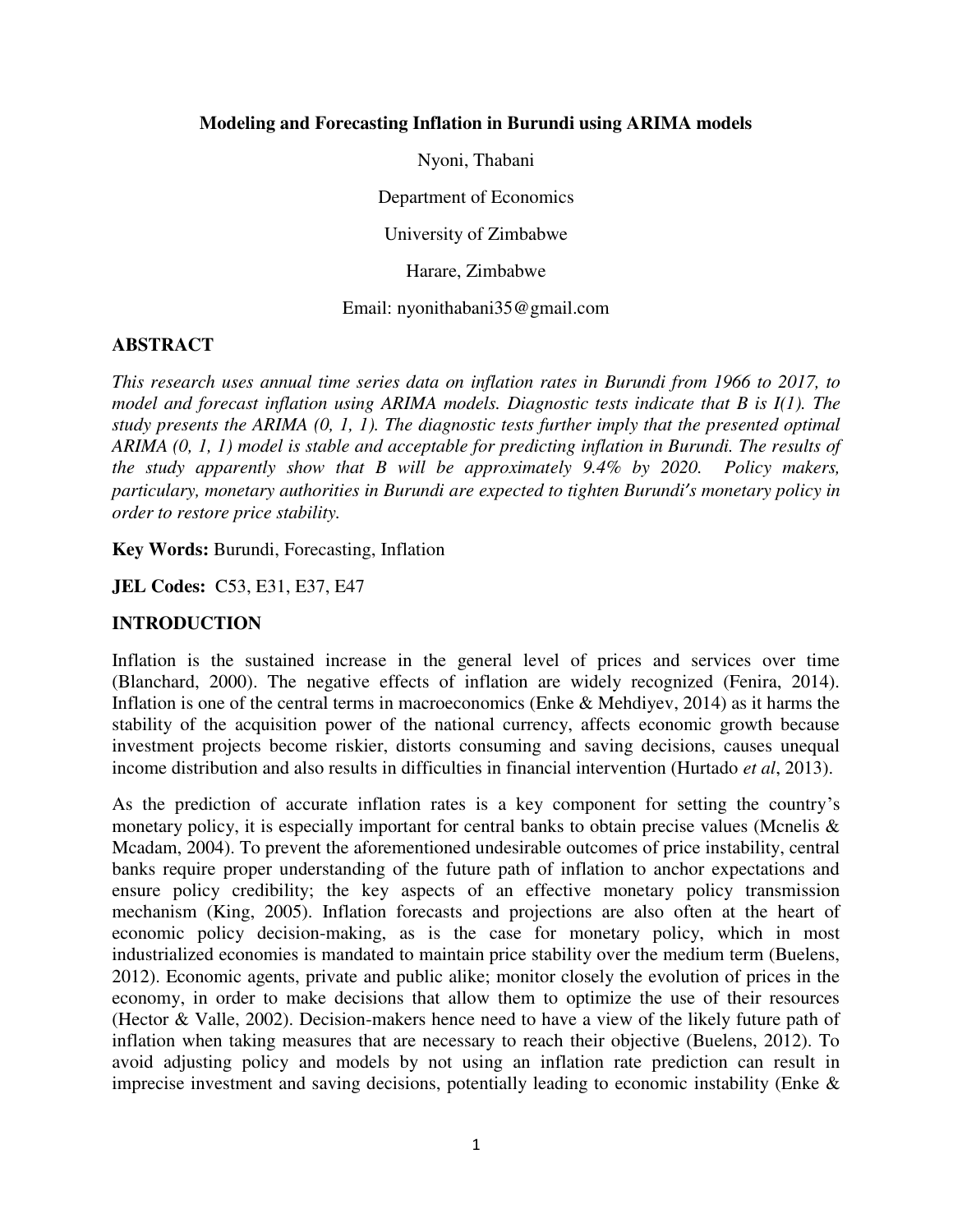Mehdiyev, 2014). In this study, we seek to model and forecast inflation in Burundi using ARIMA models.

#### **LITERATURE REVIEW**

Meyler *et al* (1998) forecasted Irish inflation using ARIMA models with quarterly data ranging over the period 1976 to 1998 and illustrated some practical issues in ARIMA time series forecasting. Nyoni (2018) studied inflation in Zimbabwe using GARCH models with a data set ranging over the period July 2009 to July 2018 and established that there is evidence of volatility persistence for Zimbabwe's monthly inflation data. Nyoni (2018) modeled inflation in Kenya using ARIMA and GARCH models and relied on annual time series data over the period 1960 – 2017 and found out that the ARIMA  $(2, 2, 1)$  model, the ARIMA  $(1, 2, 0)$  model and the AR  $(1)$ – GARCH (1, 1) model are good models that can be used to forecast inflation in Kenya. Sarangi *et al* (2018) analyzed the consumer price index using Neural Network models with 159 data points and revealed that ANNs are better methods of forecasting CPI in India. Nyoni & Nathaniel (2019), based on ARMA, ARIMA and GARCH models; studied inflation in Nigeria using time series data on inflation rates from 1960 to 2016 and found out that the ARMA (1, 0, 2) model is the best model for forecasting inflation rates in Nigeria.

#### **MATERIALS & METHODS**

One of the methods that are commonly used for forecasting time series data is the Autoregressive Integrated Moving Average (ARIMA) (Box & Jenkins, 1976; Brocwell & Davis, 2002; Chatfield, 2004; Wei, 2006; Cryer & Chan, 2008). For the purpose of forecasting inflation rate in Burundi, ARIMA models were specified and estimated. If the sequence  $\Delta^d B_t$  satisfies an ARMA  $(p, q)$  process; then the sequence of  $B_t$  also satisfies the ARIMA  $(p, d, q)$  process such that:

∆ = ∑ ∆ − + =1 ∑ − =1 + … … … … … … … … … … … … … … … … . … … … … . … … . [1]

which we can also re – write as:

∆ = ∑ ∆ =1 + ∑ =1 + … … … … … … … … … … . . … … … … … … . … … … … … … [2]

where  $\Delta$  is the difference operator, vector  $\beta \in \mathbb{R}^p$  and  $\alpha \in \mathbb{R}^q$ .

#### **The Box – Jenkins Methodology**

The first step towards model selection is to difference the series in order to achieve stationarity. Once this process is over, the researcher will then examine the correlogram in order to decide on the appropriate orders of the AR and MA components. It is important to highlight the fact that this procedure (of choosing the AR and MA components) is biased towards the use of personal judgement because there are no clear – cut rules on how to decide on the appropriate AR and MA components. Therefore, experience plays a pivotal role in this regard. The next step is the estimation of the tentative model, after which diagnostic testing shall follow. Diagnostic checking is usually done by generating the set of residuals and testing whether they satisfy the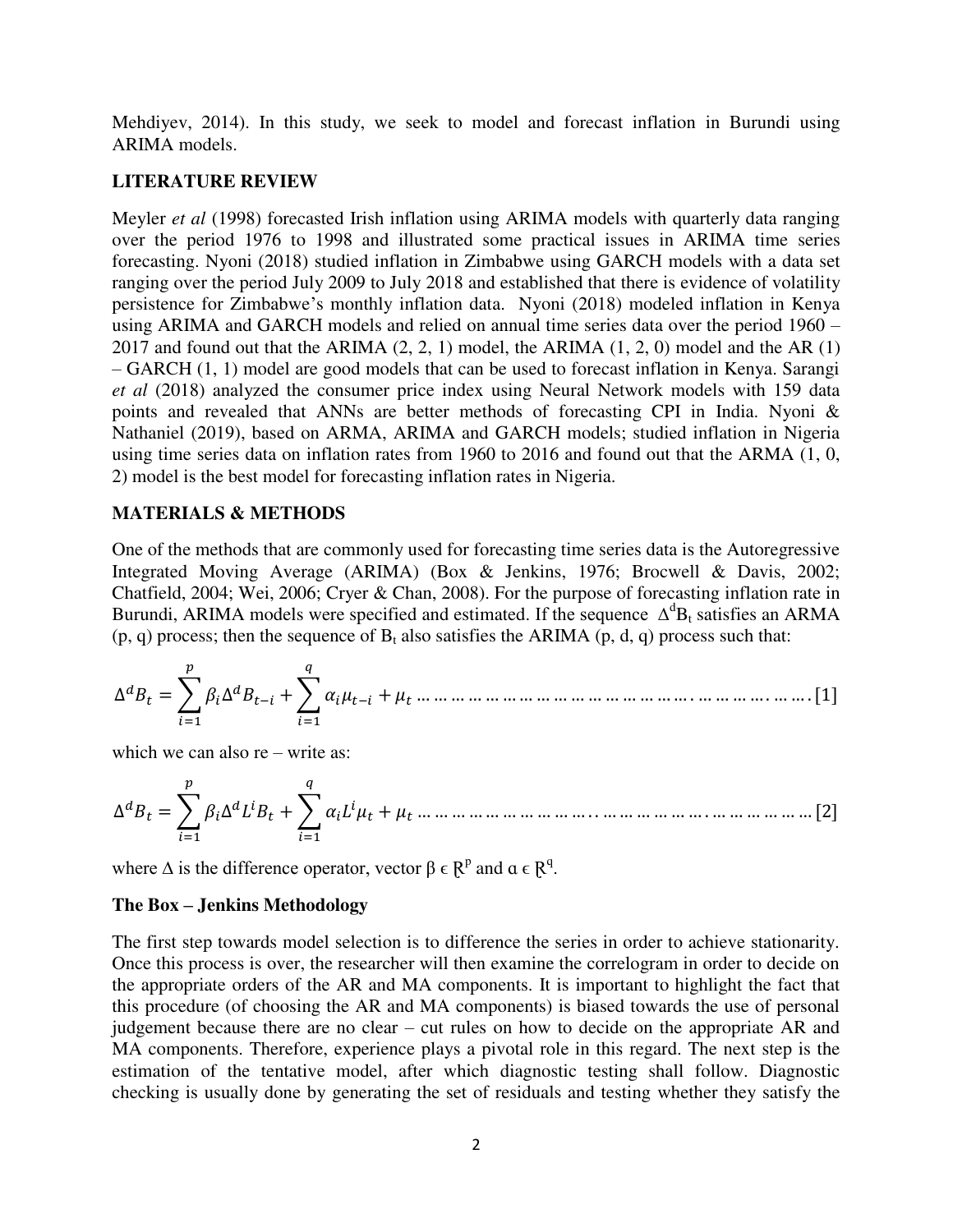characteristics of a white noise process. If not, there would be need for model  $re$  – specification and repetition of the same process; this time from the second stage. The process may go on and on until an appropriate model is identified (Nyoni, 2018).

# **Data Collection**

This study is based on a data set of annual rates of inflation in Burundi (BRINF or simply B) ranging over the period 1966 – 2017. All the data was adapted from the World Bank.

### **Diagnostic Tests & Model Evaluation**

# **Stationarity Tests: Graphical Analysis**



Figure 1

# **The Correlogram in Levels**

Autocorrelation function for BRINF \*\*\*, \*\*, \* indicate significance at the 1%, 5%, 10% levels.

Table 1

| LAG         | ACF                | <b>PACF</b> | Q-stat. [p-value] |
|-------------|--------------------|-------------|-------------------|
|             | $1 \quad 0.2688$ * | $0.2688*$   | 3.9774 [0.046]    |
| $2 -0.0319$ |                    | $-0.1122$   | 4.0346 [0.133]    |
| 3 0.1406    |                    | 0.1969      | 5.1680 [0.160]    |
| 4 0.1163    |                    | 0.0145      | 5.9596 [0.202]    |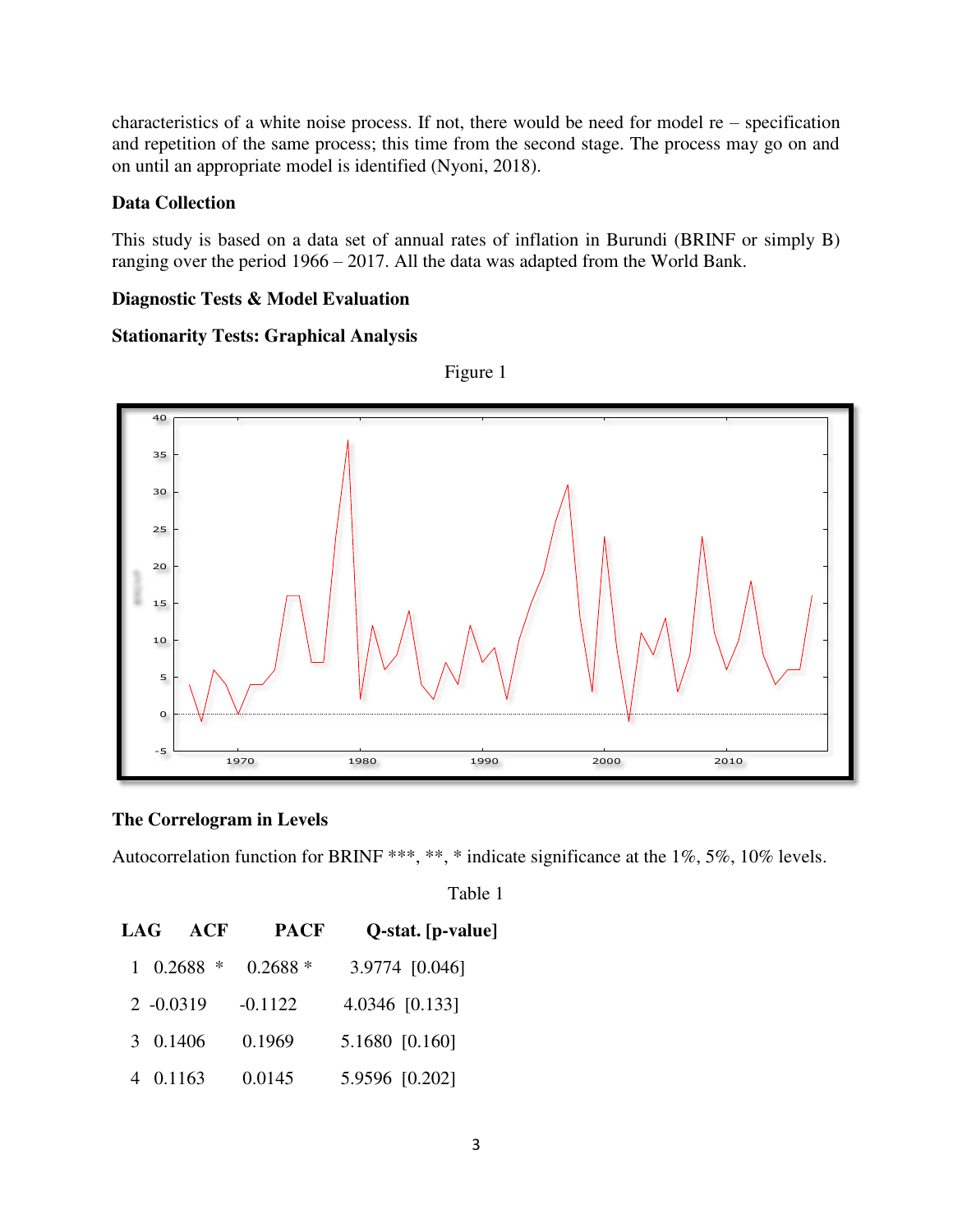| 5 0.0169      | 0.0066     | 5.9767 [0.308]  |
|---------------|------------|-----------------|
| $6 - 0.2098$  | $-0.2544*$ | 8.6624 [0.193]  |
| $7 - 0.2108$  | $-0.1137$  | 11.4348 [0.121] |
| $8 - 0.1685$  | $-0.1597$  | 13.2474 [0.104] |
| $9 -0.2340$ * | $-0.1431$  | 16.8217 [0.052] |
| $10 - 0.1385$ | 0.0052     | 18.1049 [0.053] |

# **The ADF Test in Levels**

Table 2: Levels-intercept

| Variable | <b>ADF</b> Statistic | Probability | <b>Critical Values</b> |         | Conclusion |
|----------|----------------------|-------------|------------------------|---------|------------|
|          | $-5.298022$          | 0.0000      | $-3.565430$            | @1%     | Stationary |
|          |                      |             | $-2.919952$            | @5%     | Stationary |
|          |                      |             | $-2.597905$            | $@10\%$ | Stationary |

Table 3: Levels-trend & intercept

| Variable | <b>ADF</b> Statistic | Probability | <b>Critical Values</b> |      | Conclusion |
|----------|----------------------|-------------|------------------------|------|------------|
|          | $-5.316$             | 0.003       | $-4.148465$            | @1%  | Stationary |
|          |                      |             | $-3.500495$            | @5%  | Stationary |
|          |                      |             | $-3.179617$            | @10% | Stationary |

Table 4: without intercept and trend & intercept

| Variable | <b>ADF</b> Statistic | Probability | <b>Critical Values</b> |         | Conclusion     |
|----------|----------------------|-------------|------------------------|---------|----------------|
| B        | $-1.180820$          | 0.2140      | $-2.613010$            | @1%     | Non-stationary |
|          |                      |             | $-1.947665$            | @5%     | Non-stationary |
|          |                      |             | $-1.612573$            | $@10\%$ | Non-stationary |

Although tables 2 and 3 show that B is stationary in levels, figure 1, table 1 and table point the opposite. Therefore, the researcher had to carry out further tests to verify the stationarity of B.

# **The Correlogram (at 1st Differences)**

Autocorrelation function for d\_BRINF \*\*\*, \*\*, \* indicate significance at the 1%, 5%, 10% levels.

| anle |  |  |  |
|------|--|--|--|
|------|--|--|--|

| LAG      | ACF            | <b>PACF</b>                  | Q-stat. [p-value] |
|----------|----------------|------------------------------|-------------------|
|          |                | $1 - 0.2934$ ** $-0.2934$ ** | 4.6522 [0.031]    |
|          | $2 -0.3198$ ** | $-0.4441$ ***                | 10.2944 [0.006]   |
| 3 0.1366 |                | $-0.1761$                    | 11.3448 [0.010]   |
|          | 0.0418         | $-0.1508$                    | 11.4453 [0.022]   |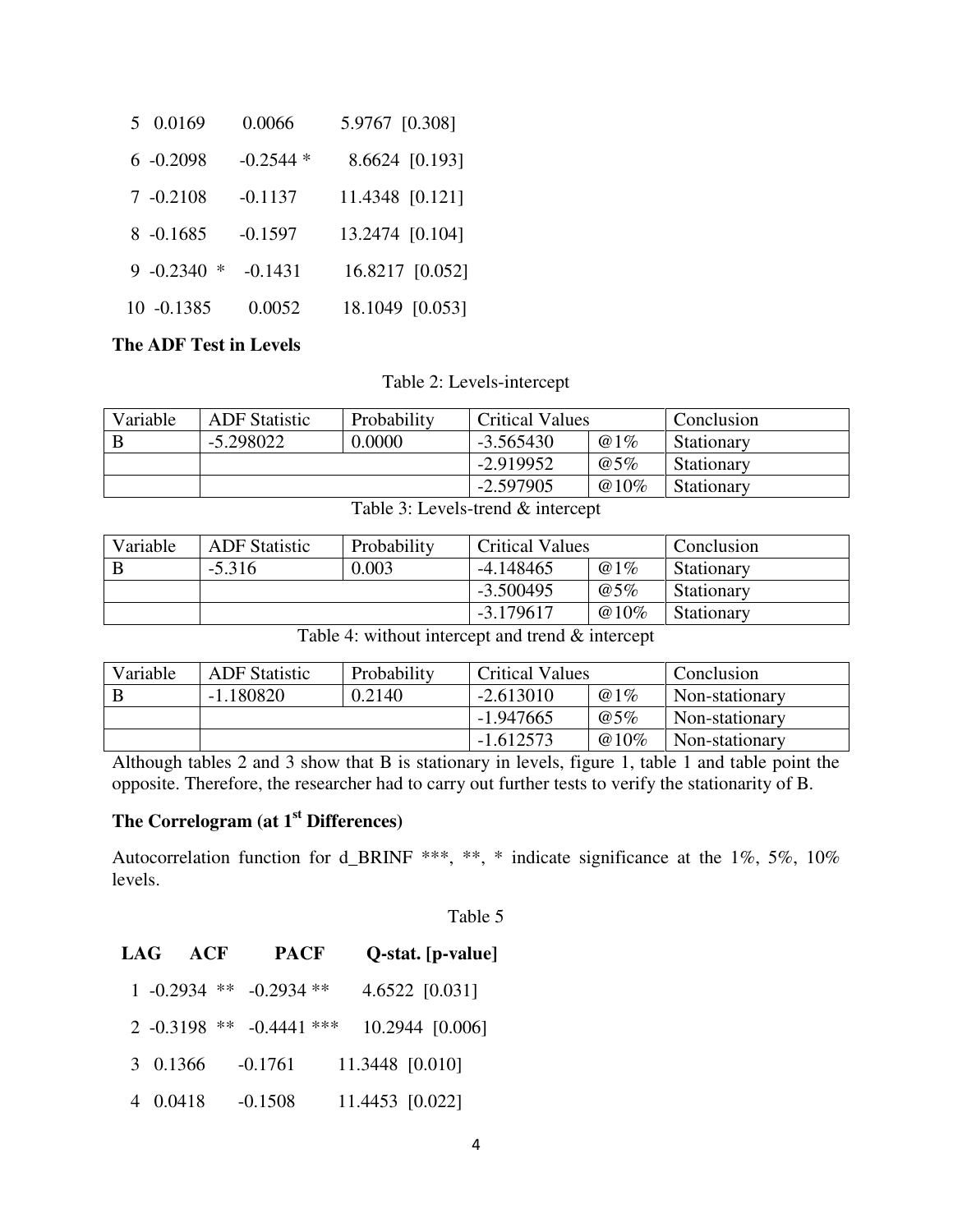| 5 0.0804     | 0.0854    | 11.8256 [0.037] |
|--------------|-----------|-----------------|
| $6 - 0.1473$ | $-0.0914$ | 13.1284 [0.041] |
| $7 -0.0227$  | $-0.0501$ | 13.1602 [0.068] |
| 0.0813<br>8. | $-0.0647$ | 13.5760 [0.094] |
| $9 - 0.1280$ | $-0.2100$ | 14.6311 [0.102] |
| 0.0361<br>10 | $-0.1408$ | 14.7170 [0.143] |

# **ADF Test in 1st Differences**

Table 6: 1<sup>st</sup> Difference-intercept

| Variable | <b>ADF</b> Statistic | Probability | <b>Critical Values</b> |         | Conclusion |
|----------|----------------------|-------------|------------------------|---------|------------|
|          | $-8.838437$          | 0.0000      | -3.571310              | @1%     | Stationary |
|          |                      |             | $-2.922449$            | @5%     | Stationary |
|          |                      |             | $-2.599224$            | $@10\%$ | Stationary |

Table 7:  $1^{\text{st}}$  Difference-trend  $\&$  intercept

| Variable | <b>ADF</b> Statistic | Probability | <b>Critical Values</b> |      | Conclusion        |
|----------|----------------------|-------------|------------------------|------|-------------------|
|          | $-8.745482$          | 0.0000      | $-4.156734$            | @1%  | Stationary        |
|          |                      |             | $-3.504330$            | @5%  | Stationary        |
|          |                      |             | $-3.181826$            | @10% | <b>Stationary</b> |

Table 8: 1<sup>st</sup> Difference-without intercept and trend & intercept

| Variable | <b>ADF</b> Statistic | Probability | <b>Critical Values</b> |      | Conclusion |
|----------|----------------------|-------------|------------------------|------|------------|
|          | $-8.926375$          | 0.0000      | $-2.613010$            | @1%  | Stationary |
|          |                      |             | $-1.947665$            | @5%  | Stationary |
|          |                      |             | $-1.612573$            | @10% | Stationary |

Tables  $6 - 8$  reveal that B became stationary after taking first differences and is thus an I (1) variable.

# **Evaluation of ARIMA models (without a constant)**

Table 9

| Model           | <b>AIC</b> | МE      | <b>MAE</b> | <b>RMSE</b> |
|-----------------|------------|---------|------------|-------------|
| ARIMA (1, 1, 0) | 376.489    | 0.24685 | 7.1029     | 9.321       |
| ARIMA (0, 1, 1) | 365.8733   | 0.58095 | 6.3899     | 8.3485      |
| ARIMA (2, 1, 1) | 366.6388   | 0.34849 | 6.4916     | 8.1039      |
| ARIMA (2, 1, 0) | 367.2612   | 0.28225 | 6.6462     | 8.3266      |

A model with a lower AIC value is better than the one with a higher AIC value (Nyoni, 2018). The study will only consider the AIC as the criteria for choosing the best model for predicting inflation in Burundi. Hence, the ARIMA (0, 1, 1) model is selected finally.

# **Residual & Stability Tests**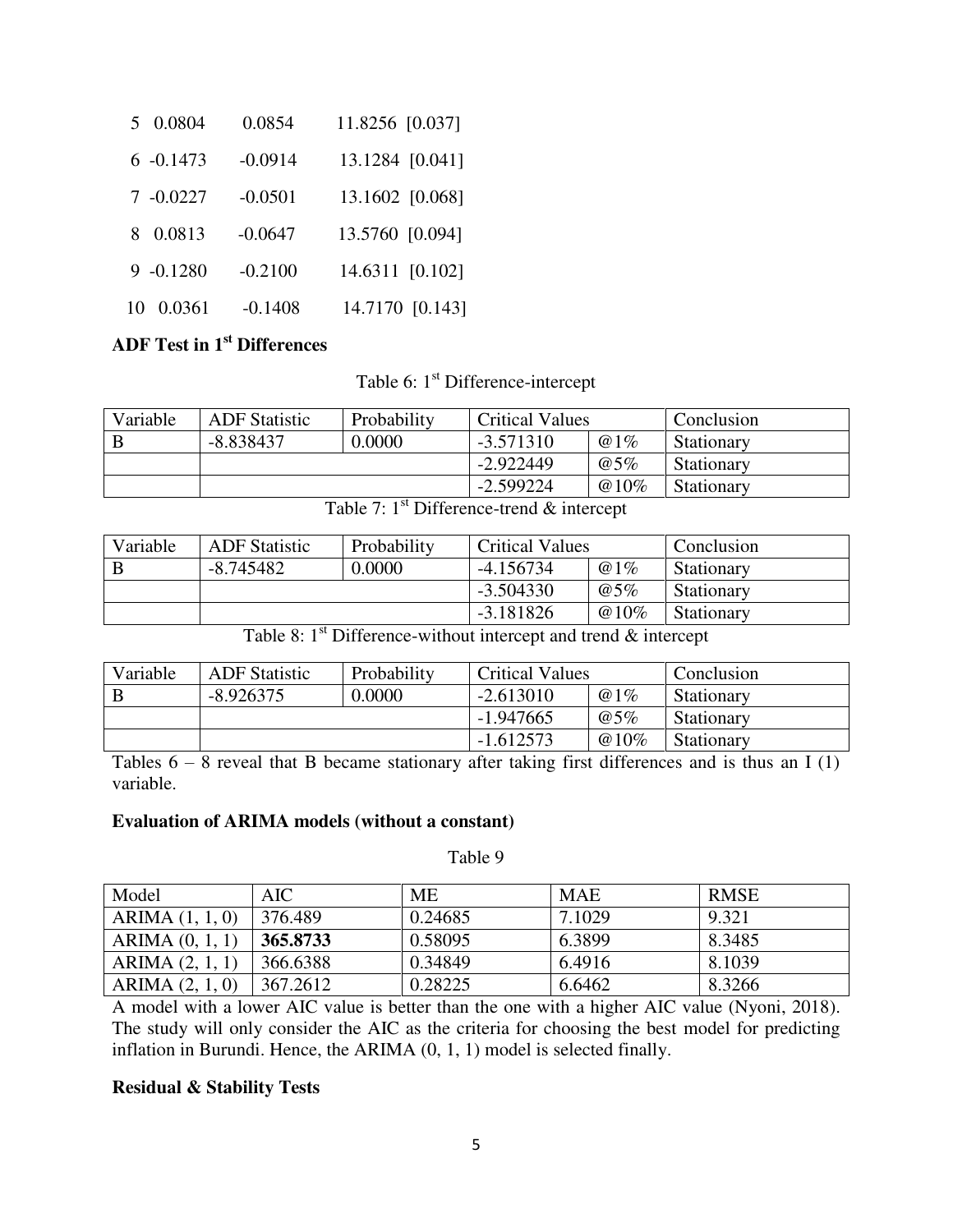# **ADF Tests of the Residuals of the ARIMA (0, 1, 1) Model**

| Variable | <b>ADF</b> Statistic | Probability | <b>Critical Values</b> |      | Conclusion |
|----------|----------------------|-------------|------------------------|------|------------|
|          | $-5.456282$          | 0.0000      | $-3.568308$            | @1%  | Stationary |
|          |                      |             | $-2.921175$            | @5%  | Stationary |
|          |                      |             | $-2.598551$            | @10% | Stationary |

# Table 10: Levels-intercept

| Table 11: Levels-trend & intercept |  |
|------------------------------------|--|
|------------------------------------|--|

| Variable | <b>ADF</b> Statistic | Probability | <b>Critical Values</b> |      | Conclusion |
|----------|----------------------|-------------|------------------------|------|------------|
|          | $-5.399673$          | 0.0003      | -4.152511              | @1%  | Stationary |
|          |                      |             | $-3.502373$            | @5%  | Stationary |
|          |                      |             | $-3.180699$            | @10% | Stationary |

| Variable | <b>ADF</b> Statistic | Probability | <b>Critical Values</b> |      | Conclusion |
|----------|----------------------|-------------|------------------------|------|------------|
|          | $-5.511921$          | 0.0000      | $-2.612033$            | @1%  | Stationary |
|          |                      |             | $-1.947520$            | @5%  | Stationary |
|          |                      |             | $-1.612650$            | @10% | Stationary |

Tables 10, 11 and 12 show that the residuals of the ARIMA (1, 1, 2) model are stationary and hence the ARIMA (0, 1, 1) model is suitable for forecasting inflation in Burundi.

# **Stability Test of the ARIMA (0, 1, 1) Model**

# Figure 2

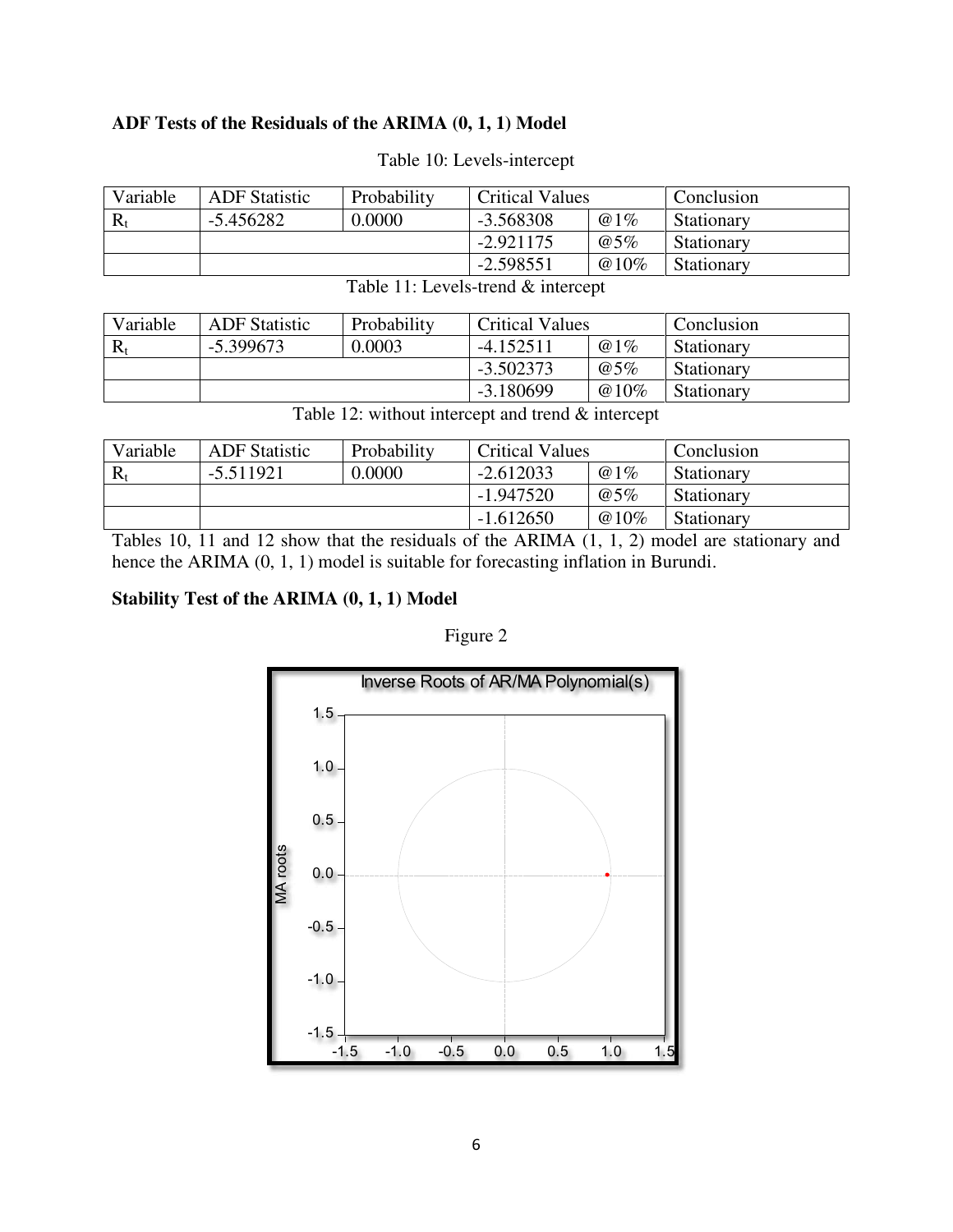Since the corresponding inverse roots of the characteristic polynomial lie in the unit circle, it illustrates that the chosen ARIMA (0, 1, 1) model is stable and suitable for predicting inflation in Burundi over the period under study.

#### **FINDINGS**

# **Descriptive Statistics**

| Description        | Statistic |
|--------------------|-----------|
| Mean               | 10.077    |
| Median             | 8         |
| Minimum            | $\sim$ .  |
| Maximum            | 37        |
| Standard deviation | 8.1285    |
| <b>Skewness</b>    | 1.28      |
| Excess kurtosis    | 1.4829    |

Table 13

As shown above, the mean is positive, i.e. 10.077%. The minimum is -1% and the maximum is 37%. The skewness is 1.28 and the most striking characteristic is that it is positive, indicating that the inflation series is positively skewed and non-symmetric. Excess kurtosis was found to be 1.4829; implying that the inflation series is not normally distributed.

# **Results Presentation<sup>1</sup>**

l

#### Table 14

| <b>ARIMA (0, 1, 1) Model:</b>         |             |                       |          |              |  |  |
|---------------------------------------|-------------|-----------------------|----------|--------------|--|--|
| P:<br>(0.0000)<br>S.E:<br>(0.0919739) |             |                       |          |              |  |  |
|                                       |             |                       |          |              |  |  |
|                                       |             |                       |          |              |  |  |
| Variable                              | Coefficient | <b>Standard Error</b> | Z        | p-value      |  |  |
| MA(1)                                 | $-0.776374$ | 0.0919739             | $-8.441$ | $0.0000$ *** |  |  |

*Predicted Annual Inflation in Burundi* 

# Table 15

| Year |                                 | Prediction Std. Error 95% Confidence Interval |
|------|---------------------------------|-----------------------------------------------|
| 2018 | $9.94$ $8.329$ $-6.39$ $-26.26$ |                                               |
| 2019 | $9.94$ $8.535$ $-6.79$ $-26.66$ |                                               |
| 2020 | $9.94$ $8.736$ $-7.19$ $-27.06$ |                                               |

<sup>1</sup> The \*, \*\* and \*\*\* means significant at 10%, 5% and 1% levels of significance; respectively.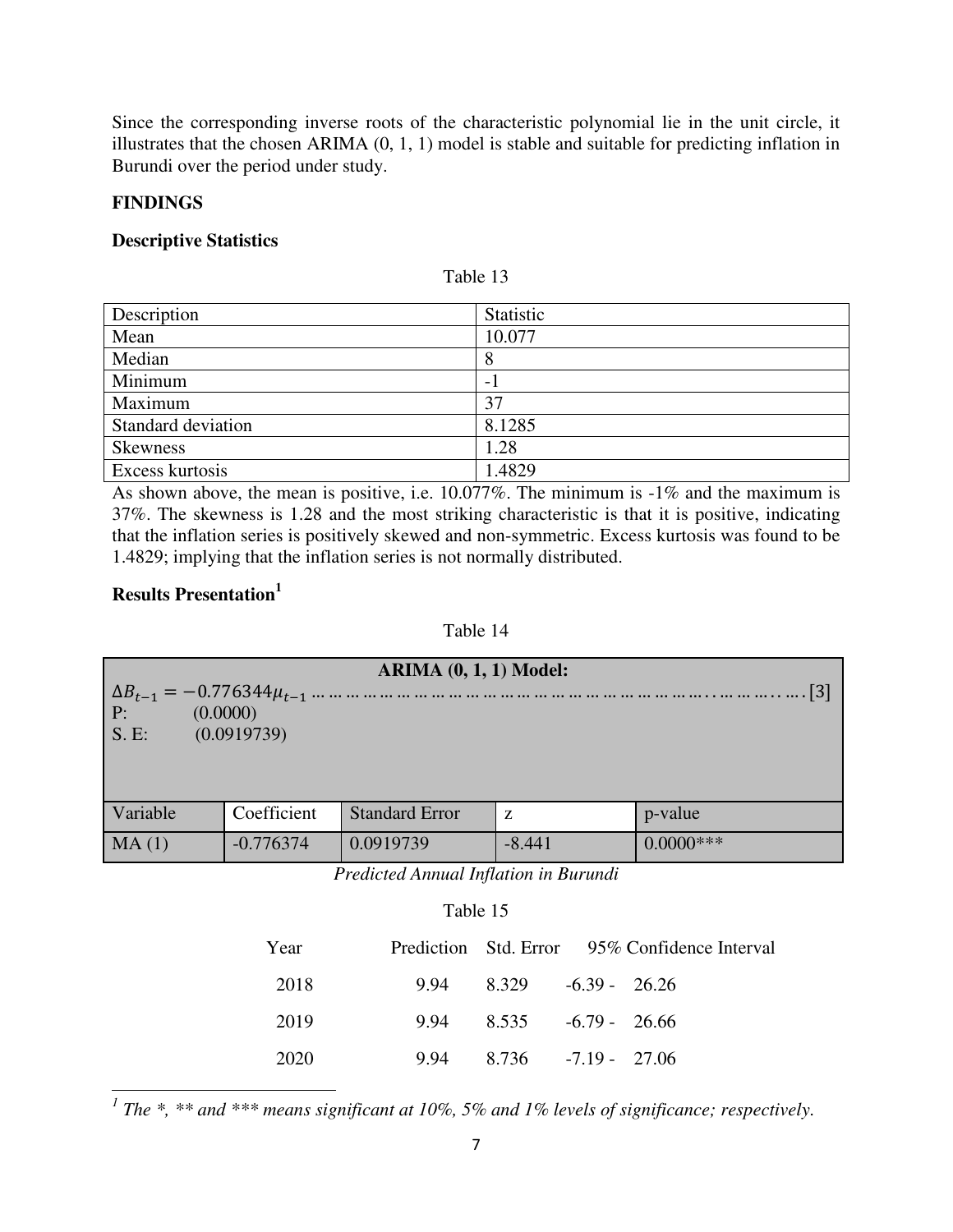| 2021 | 9.94 | 8.932  | $-7.57 -$       | 27.44 |
|------|------|--------|-----------------|-------|
| 2022 | 9.94 | 9.125  | $-7.95 -$       | 27.82 |
| 2023 | 9.94 | 9.313  | $-8.32 - 28.19$ |       |
| 2024 | 9.94 | 9.497  | $-8.68 -$       | 28.55 |
| 2025 | 9.94 | 9.678  | $-9.03 -$       | 28.90 |
| 2026 | 9.94 | 9.856  | $-9.38 -$       | 29.25 |
| 2027 | 9.94 | 10.030 | -9.72 -         | 29.59 |

Table 15, with a forecast range from 2018 – 2027; clearly show that inflation in Burundi is projected to be hovering around 9.94% in the next 10 years. This implies that there is need to control inflation in Burundi because our forecasts indicate that it is likely to be generally around 10% over the next decade. Now, 2 digit inflation figures are not healthy to the economy, hence the need to deal with the threat of inflation in Burundi.

#### **CONCLUSION**

The ARIMA model was employed to investigate annual inflation rates in Burundi from 1966 to 2017. The study planned to forecast inflation in Burundi for the upcoming period from 2018 to 2027 and the best fitting model was carefully selected based on the minimum AIC value. The ARIMA (0, 1, 1) model is stable and most suitable model to forecast inflation in Burundi for the next ten years. Based on the results, policy makers in Burundi should continue to engage proper economic policies in order to fight against persistent inflationary pressures in the economy. In this regard, the Banque de la Republique du Burundi (the central bank of Burundi) is encouraged to tighten its monetary policy in order to foster macroeconomic stability in the country.

#### **REFERENCES**

- [1] Blanchard, O (2000). Macroeconomics, 2<sup>nd</sup> Edition, *Prentice Hall*, New York.
- [2] Box, G. E. P & Jenkins, G. M (1976). Time Series Analysis: Forecasting and Control, *Holden Day*, San Francisco.
- [3] Brocwell, P. J & Davis, R. A (2002). Introduction to Time Series and Forecasting, *Springer*, New York.
- [4] Buelens, C (2012). Inflation modeling and the crisis: assessing the impact on the performance of different forecasting models and methods, *European Commission*, Economic Paper No. 451.
- [5] Chatfield, C (2004). The Analysis of Time Series: An Introduction, 6<sup>th</sup> Edition, *Chapman & Hall*, New York.